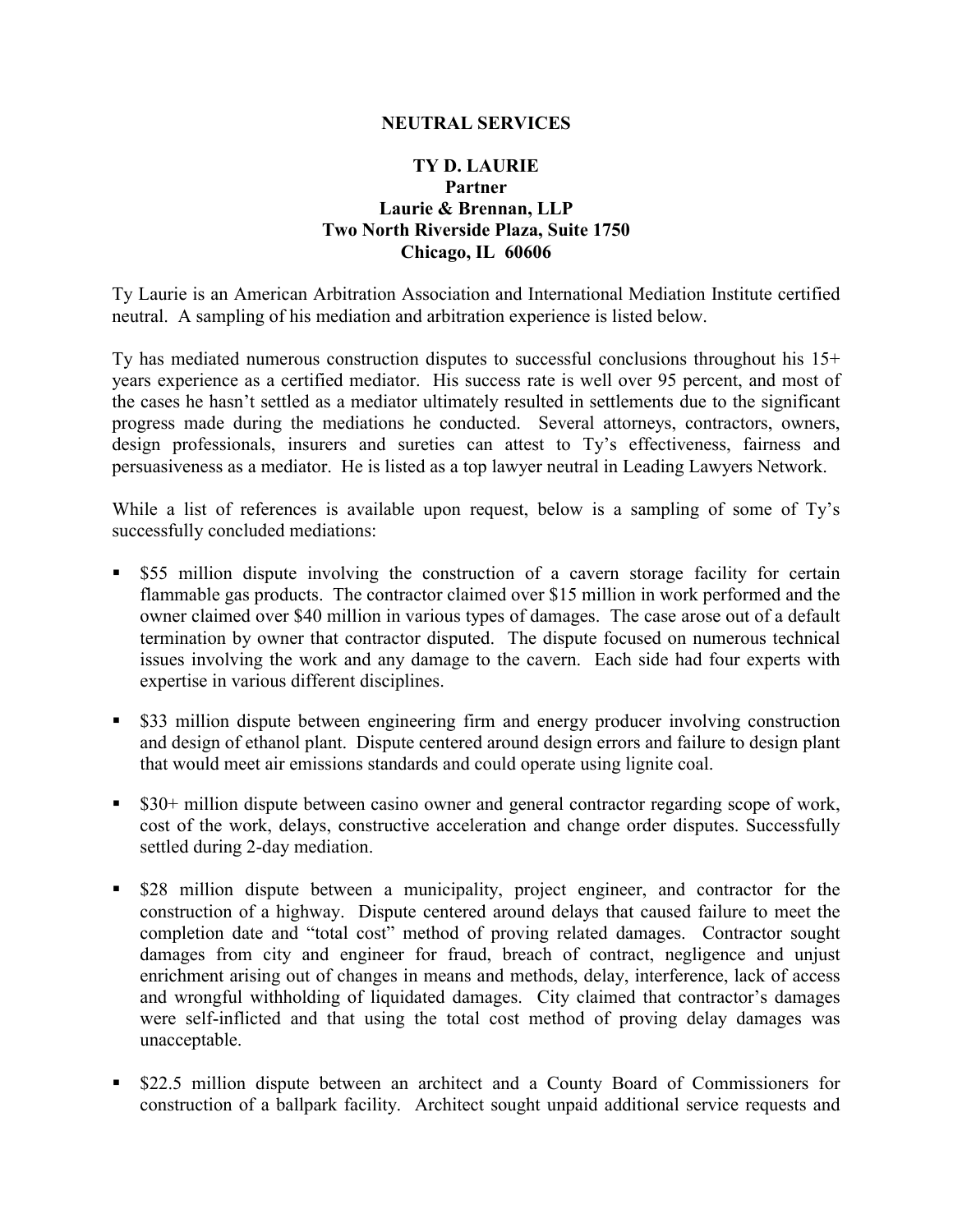unpaid retainage fees. County claimed that architect's design errors or omissions caused County to incur additional project costs and delays, resulting in various overruns. County also claimed repair costs for various design defects. Also settled related action between contractor and county for unpaid work related in part to the claimed design errors.

- \$19 million dispute between a municipality, engineering firm and contractor for removal and replacement of a bridge in a metropolitan area. City and steel contractor claim that errors, omissions and flawed designs provided by the engineering firm resulted in long delays in beginning the bridgework and concrete removal due to constant modifications of the designs and failure of engineering firm to adequately estimate the timeframe of the bridge outage.
- \$18 million dispute between a general contractor and a subcontractor involving construction of a hospital. Subcontractor supplied lime kiln dust and equipment for soil stabilization. Contractor claimed subcontractor supplied defective lime kiln dust, was negligent in not properly spreading the lime kiln dust; and failed to properly advise Contractor on the proper use of the lime kiln dust. Contractor sought damages it incurred conducting repairs and settling with the hospital. Subcontractor claimed it merely supplied the lime kiln dust and equipment, and that Contractor was negligent in improperly spreading the lime kiln dust, causing the foundation and flooring to heave. Subcontractor sought rescission or reformation of the contract because the subcontract was based upon mutual or unilateral mistake
- \$10 million dispute between developer and construction manager involving construction of a senior living facility. Developer claimed construction manager failed to complete the project on time and sought damages. Construction manager claimed delay was caused by architect's inadequate plans, specifications and design flaws and sought payment for balance of contract.
- \$10 million construction delay dispute between architect, contractor and sub-contractors involving airport terminal improvement project. Enhanced and updated security equipment to be installed at the airport necessitated changes to the baggage handling system and expansion of the baggage rooms at the airport.
- \$9 million dispute between a governmental regulatory agency and a contractor involving the design, site development and construction of a training facility. Dispute centered around an outdoor firing range that was designed, but never built because of disagreements on the interpretation of contract requirements for sound baffling and a roof. Contractor sought damages it claimed were caused by government agency misadministration, design demands and acts and omissions. Government claimed the contractor was solely responsible for failing to build the firing range and seeks credit for work deleted from the contract.
- \$7.6 million dispute between a developer and university involving construction of dormitories. Developer claimed university failed to recognize valid change orders for costs incurred due to delays, unsuitable soils, unforeseen site conditions, and changes in scope. Developer sought the unpaid contract balance. University claimed developer deviated from owner-approved design and never submitted any change order requests during construction. University sought reimbursement for expenses incurred in finding alternate housing for students.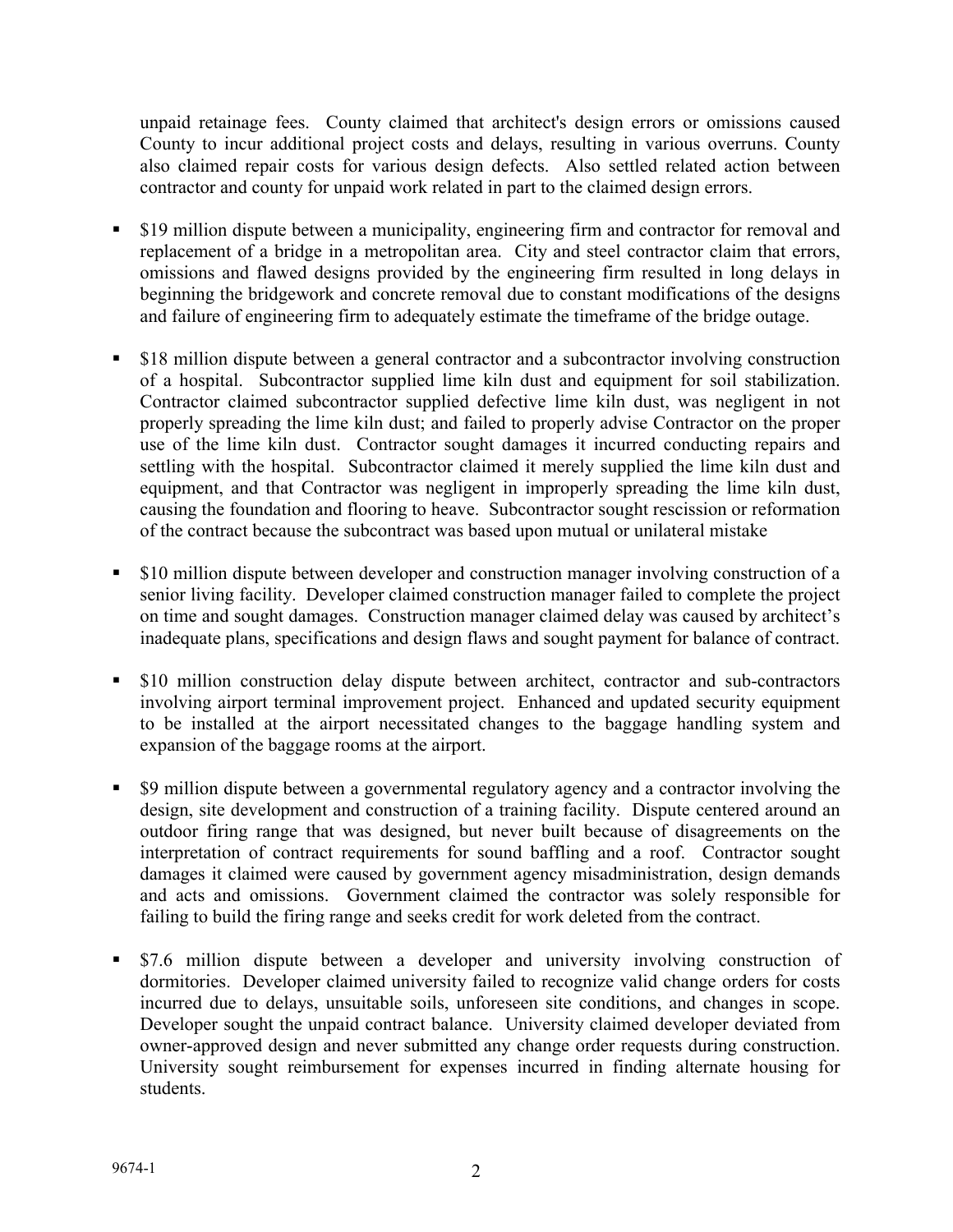- \$7.5 dispute between owner, developer/contractor, tenant, and subcontractors for construction of a warehouse/distribution center. Dispute centers around pavement and slope failures on the site. Owner sought damages from developer and contractor pursuant to an indemnity agreement for repair/remediation work. Developer/contractor countersued claiming owner purchased building "as is;" countersued subcontractors pursuant to an indemnity agreement; and countersued tenant for unjust enrichment. Subcontractors countersued contractor claiming they are owned money for extra work on the project.
- \$5.3 million dispute between contractor and municipality for construction of a wastewater equalization basin. Contractor claimed extra work, design revisions, and unreasonable delays caused by municipality and it is designer prevented early completion of the project and sought payment for contract balance and loss of early completion bonus it would have earned. Municipality claimed contractor failed to use continuous rebar in concrete slabs, the repair and remediation of which caused the delayed completion. Municipality sought damages for contractor's failure to complete the work in a timely manner.
- \$4 million dispute between a general contractor, mechanical subcontractor and developer of mixed use retail/residential condominium development. Developer claimed delays due to change orders, inadequacy of as-built drawings, lack of approval on design-build drawings contributed to the late completion of condominium units in a deteriorating real estate market. Contractor claimed indecision by developer caused delays in approvals for drawings and progress on work to be done by contractor and subcontractor.
- \$4 million dispute between hospital and terminated developer over fees and costs owed by hospital due developer for planned medical office building that was ultimately never built. The parties raised several contractual interpretation and damage calculation issues that impeded settlement prior to mediation.
- **•** \$2.8 million dispute between a contractor and steel suppliers for construction of a sports arena. Suppliers sought payment for costs incurred by contractor's change orders, overtime incurred because of delayed delivery of precast, equitable adjustment and construction acceleration costs. Contractor claimed suppliers inaccurately estimated their labors costs, labor was inefficient, and failed to perform the work properly, thereby necessitating substantial amounts of rework.
- **52.2 million dispute between a municipality and contractors for construction of a water** treatment plant. Municipality claimed contractors failed to complete project according to revised completion dates and sued for breach of contract and negligence. Contractors claimed that municipality waived liquidated damages during the project and sought payment for unpaid contract balances.
- **51.7 million dispute between a contractor and subcontractor for new construction and** renovation of a food processing facility. Contractor claimed subcontractor performed defective workmanship and sought reimbursement for expense incurred to complete punchlist items and for corrective work. Subcontractor claimed contractor provided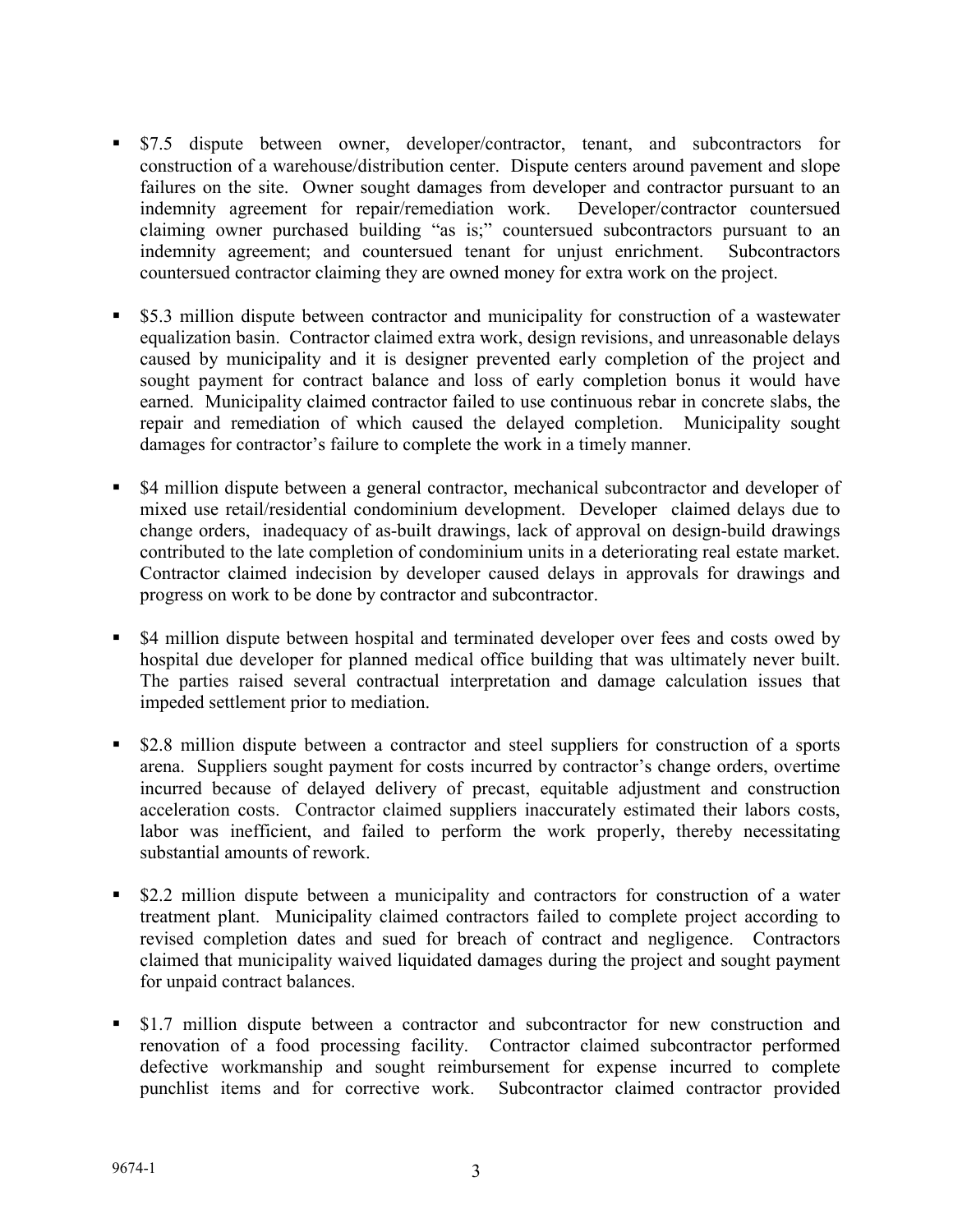inaccurate and incomplete drawings, untimely drawings, revisions and scope changes and sought payment for unpaid contract balance.

 \$500,000 dispute between a contractor, precast subcontractor, and municipality for construction of a green-designed public works facility. Dispute involved repair and replacement of failing cast-in-place pilaster and wall systems that failed under dead load and minimal live load. Contractor sought reimbursement for replacement and repair costs. Municipality claimed that damage is result of supplier's design and work related to the precast. Supplier denied its precast design and work was faulty and seeks payment for subcontract balance.

In addition to Ty's mediation experience, Ty is a construction law arbitrator. He has arbitrated numerous cases as an arbitration panel chair, an arbitration panel member, and as a single arbitrator. All of his arbitrations have been in construction-related matters. In addition to his arbitrator experience, Mr. Laurie is a practicing construction lawyer with over 24 years experience, who has advocated in arbitrations throughout his career. A few of Mr. Laurie's more notable arbitrations include:

- a three-week proceeding involving approximately twenty witnesses and eight experts to resolve \$55 million in claims and counterclaims involving design and construction problems of a power plant;
- a three-week proceeding involving ten to fifteen witnesses and four experts to resolve \$10 million in claims involving construction delays to the erection of radio towers in Middle East; and,
- a two-week proceeding involving several witnesses and two experts to resolve \$4 million in claims involving roofs of multi-family development.

# **Professional Memberships and Affiliations**

- American Arbitration Association, certified arbitrator and mediator
- International Mediation Institute, certified mediator
- American Bar Association Forum on the Construction Industry

Immediate Past Chair, 2007-2008 Chair, 2006-2007 Incoming Chair, 2005-2006 Publications Chair, 2004-2005 Governing Committee, 2001- 2005 Chair, Design Division, 1996-1999

- American Bar Association Construction Litigation Committee Co-Chair, Technology Subcommittee, 1997-1999
- American Bar Association Dispute Resolution Committee
- American Bar Foundation, Fellow
- American College of Construction Lawyers, Fellow
- Society of Illinois Construction Lawyers

# **Civic**

Chair, Zoning Board of Appeals, Village of Glenview, 1997 – 2002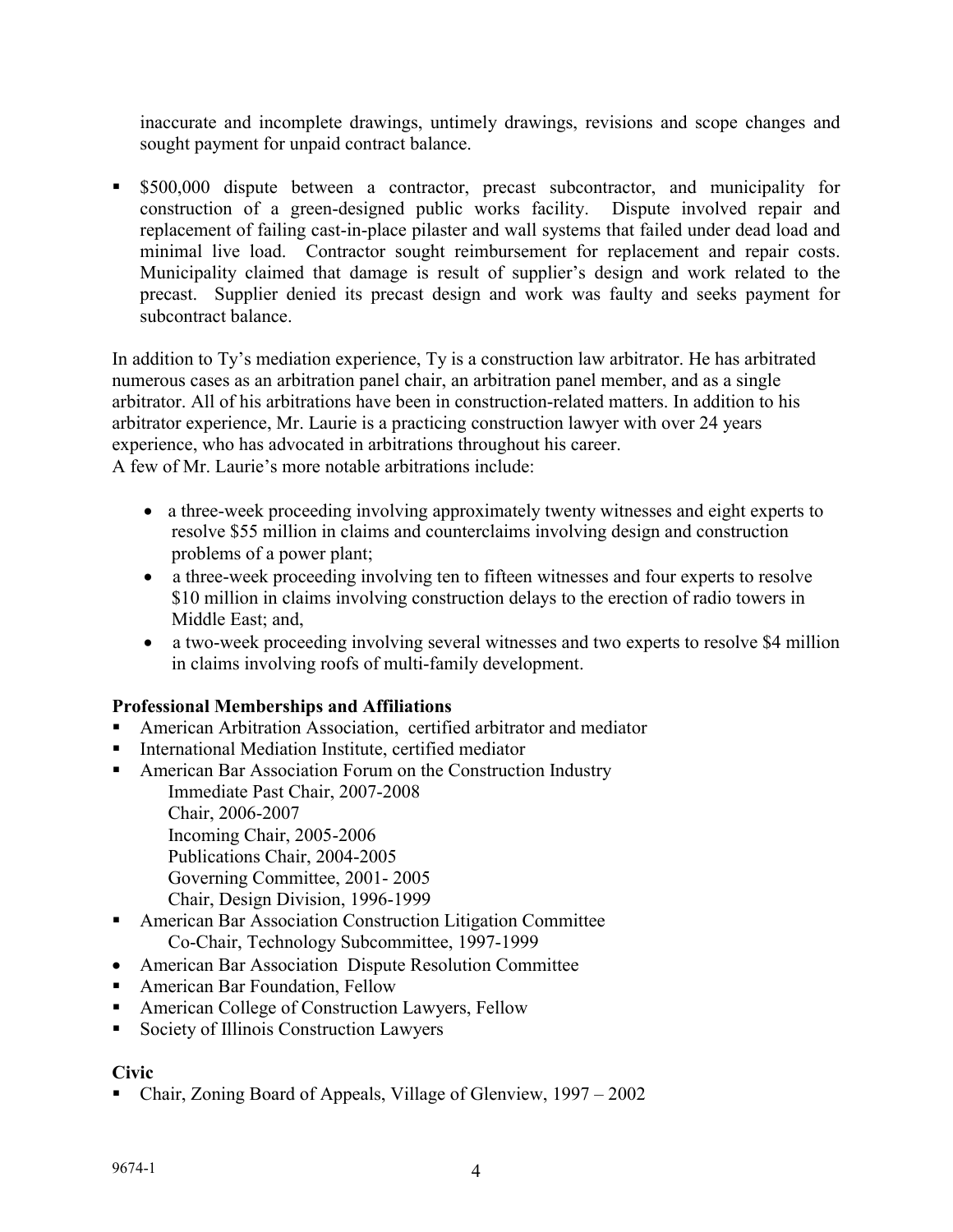

**Ty D. Laurie Partner LAURIE & BRENNAN LLP**



#### **EDUCATION**

University of Michigan Law School (1986) J.D. Northwestern University (1983) B.A. *cum laude*

#### **ADMISSIONS**

Illinois

#### Two North Riverside Plaza, Suite 1750 Chicago, Illinois 60606 T: +1 312 445-8781 F: +1 312 281-9010 tlaurie@lauriebrennan.com

#### www.lauriebrennan.com

#### **SUMMARY PROFILE**

**Ty Laurie**, founding partner of Laurie & Brennan, LLP, practices construction law nationwide. He is a fellow of the American College of Construction Lawyers and the 2006-07 chair of the American Bar Association Forum on the Construction Industry. His representative matters include high-profile sports facility disputes, such as Soldier Field in Chicago, Lincoln Financial Field in Philadelphia, and Prudential Center in Newark; capital improvement and replacement projects for hospitals and medical facilities; and construction of skyscrapers such as New York City's Freedom Tower and Chicago's Spire. Mr. Laurie has served as construction counsel or provided construction law advice for several Fortune 500 companies, such as Sears Roebuck & Co. He counsels on project delivery methods, negotiates contracts, assists in the procurement of insurance and provides critical dispute avoidance services. Mr. Laurie has been a certified mediator and arbitrator for over 15 years, providing neutral services around the country on all types of construction disputes between \$3 million and \$55 million. His mediations have involved as many as 18 parties.

Mr. Laurie is consistently ranked among the top lawyers in construction law. *Best Lawyers* named him the 2013 "Lawyer of the Year" in Chicago Construction Law. *Chambers USA: America's Leading Lawyers for Business* gave him a "tier 1" rating for Illinois construction lawyers, its highest individual rating. *Expert Guides* named him as one of the top 30 most pre-eminent lawyers in construction law in the USA in Best of the Best 2012. Leading Lawyer Network ranks him among the Top 10 Construction Lawyers in Illinois, a top lawyer in the Lawyer Neutrals category, the Top 100 Leading Business Lawyers in Illinois, and the Top 100 Leading Lawyers in Illinois. He is consistently included in *Best Lawyers in*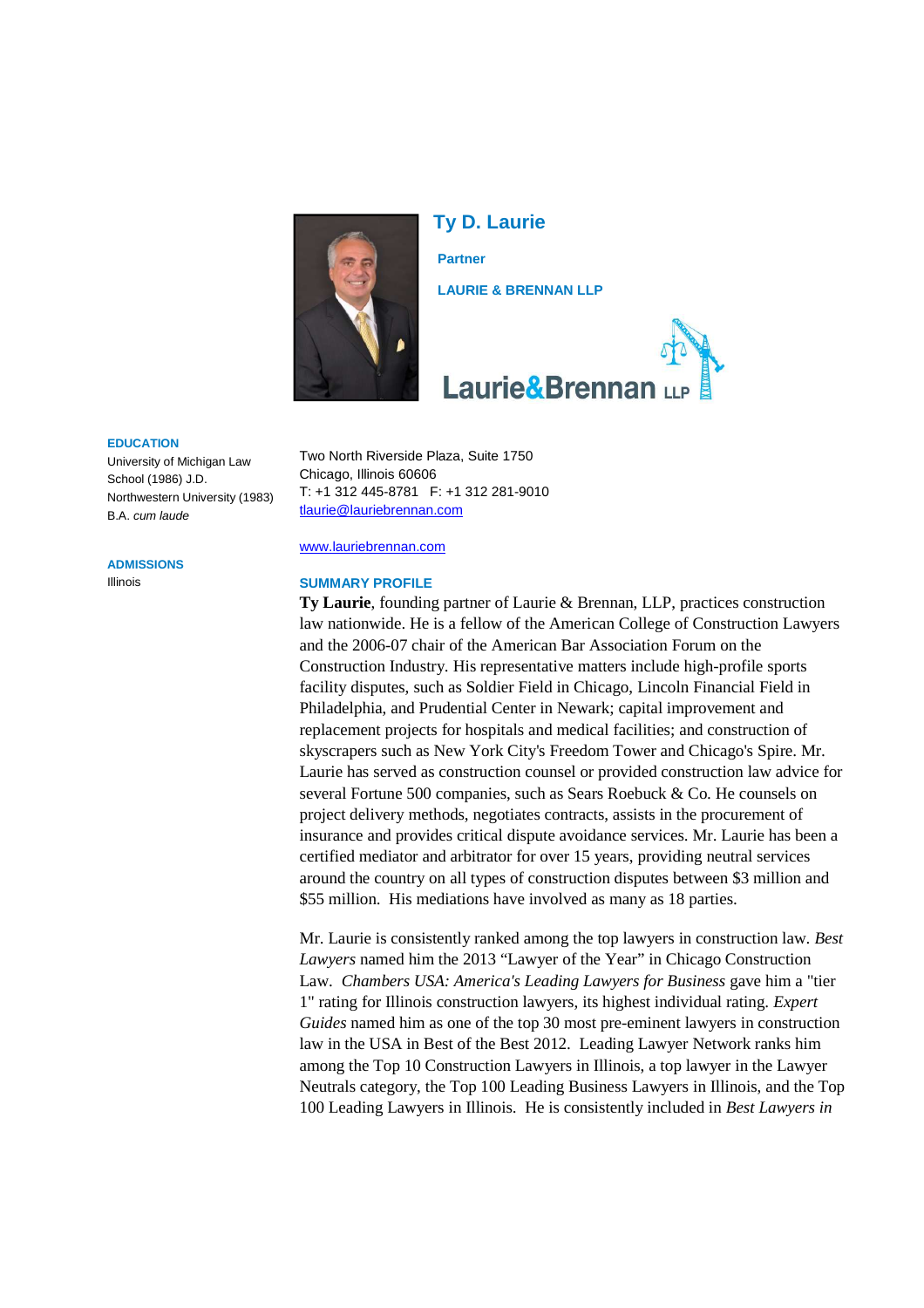*America,* Illinois Super Lawyers, *PLC Which Lawyer?, The International Who's Who of Construction Lawyers*, *The International Who's Who of Commercial Mediation,* and *Who's Who Legal: Illinois.* Martindale Hubbell rates him "AV," the highest rating available, reflecting pre-eminent legal ability and the highest professional and ethical standards. The *PLC Which Lawyer? Yearbook 2009* lists him as "highly recommended," commenting that "he is well regarded in the market for advising on project delivery methods, contract negotiations and dispute avoidance." Mr. Laurie and his team were recognized in 1999 by Sears, Roebuck & Co. with the first Sears Construction World Class Partner Award.

Mr. Laurie has a national reputation for his practice of construction law. His representative matters include: the multi-billion-dollar multi-building development in downtown Manhattan at Ground Zero to replace the World Trade Center; The Chicago Spire development, projected to become the tallest building in the Western hemisphere as well as the tallest all-residential building in the world; Lincoln Financial Field, the home of the Philadelphia Eagles; and the historic \$600 million reconstruction of Soldier Field. Projects also include Arlington Park International Racetrack, Rush-Presbyterian-St. Luke's Medical Center; Northwestern Memorial Hospital, and Sears retail outlets nationwide.

#### **PUBLICATIONS**

- Co-author, "The Changing Face of Arbitration in the Middle East," *JAMS Global Construction Newsletter* (August 2009)
- Executive Editor, *THE Construction Contracts Book*, published by American Bar Association Forum on Construction Industry (2005)
- Co-author, "Responsible Use of Computer Technology by Engineers," *Journal of Professional Issues in Engineering Education and Practice* (April 2004)
- Co-author, "Contractual Protections Against Mechanics' Liens and the Importance of Lien Waivers," *Commercial Leasing Law and Strategy* (November/December 2001)
- Co-author, "Five Steps an Owner Should Take to Terminate a Construction Contract Properly," *Shopping Center Update* (Spring Issue 2001)
- Co-author, "Construction Industry Expert Testimony in the Aftermath of *Kumho Tire Co., Ltd. v. Carmichael* and Under Amended Rule 702 of the Federal Rules of Evidence," a presentation at the Annual Meeting of the ABA Forum on the Construction Industry, New Orleans, Louisiana (April 2001)
- Contributing author, *lienlaw-online.com* (Spring 2001)
- Co-author, "Practical Tips on Achieving a Successful Project Through Prudent Contracting," *Commercial Leasing Law and Strategy* (December 2000/January 2001)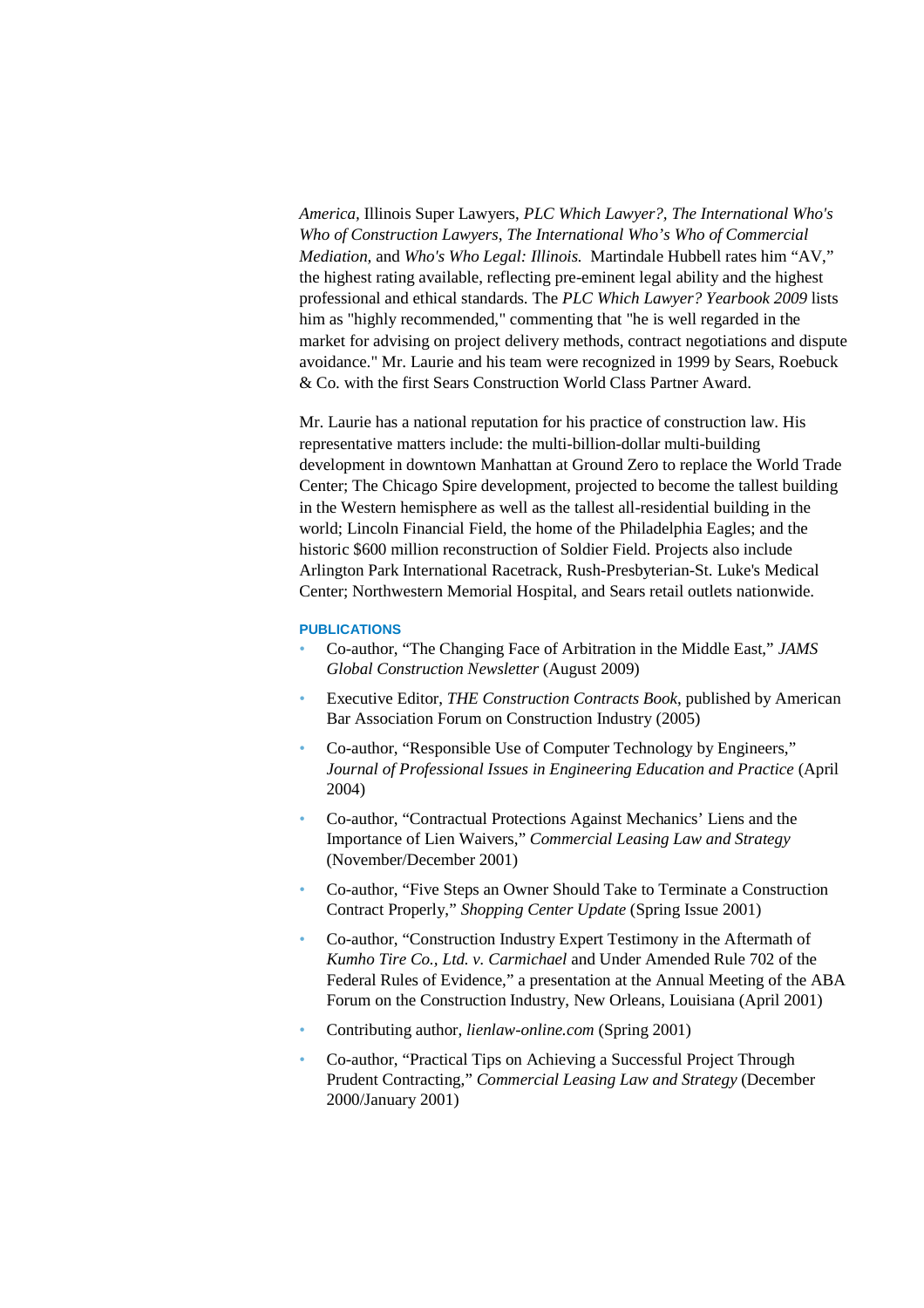- Co-author, "Illinois Tort Reform: Issues for Architects," *Architalk*, the newsletter of the American Institute of Architects, Northeast Illinois Chapter (July 1996)
- Co-author, "Survey of the Economic Loss Doctrine in Construction Claims," *American Bar Association, Section of Litigation* (1996)
- Co-author, "Illinois Tort Reform: Issues for Architects," *Architalk*, the newsletter of the American Institute of Architects, Northeast Illinois Chapter (September 1995)
- Co-author, "ADA: Is It Really as Bad as You Think?" *Consulting Specifying Engineer* (March 1995)
- Author and Illinois Case Note Editor, *Construct!*, published by the Committee on Construction Litigation Subcommittee, American Bar Association, Section of Litigation (1994 to present)
- Co-author, "Collecting Your Receivables," *Consulting Specifying Engineer* (January 1994)
- Co-author, "Design-Build Agreement with General Conditions; Ownership Transition," *Consulting Specifying Engineer* (December 1993)
- Co-author, "Contractor's Substitution in 'Original' Spec," *Consulting Specifying Engineer* (August 1993)
- Co-author, "Betterment Follow-Up: Proper Amount of Liability Insurance," *Consulting Specifying Engineer* (March 1993)
- Co-author, "Software Error: Contracting with Subconsultants," *Consulting Specifying Engineer* (January 1993)
- Co-author, "E&O Insurance Claim Reporting and What Is a Claim; File Retention; Betterment from Spec Omission; 3rd Party Beneficiary/Privity of Contract Role - Engineer Can't Make Claim Against Contractor," *Consulting Specifying Engineer* (September 1992)
- Author, "What the Americans with Disabilities Act Means to Manufacturers," *Manufacturing Risk Management and Insurance Newsletter*, International Risk Management Institute, Inc. (August 1992)
- Author, "Libraries' Duties to Accommodate Their Patrons Under the ADA," The American Library Association (July 1992)
- Author, "Title III of the ADA Potential Liability or Opportunity," *Consulting Specifying Engineer* (June 1992)
- Author, "Contract Provisions for the Americans with Disabilities Act," *Consulting Specifying Engineer* (March 1992)
- Co-author, "Liability for Defective Specs Pay When Paid Clauses ADA," *Consulting Specifying Engineer* (February 1992)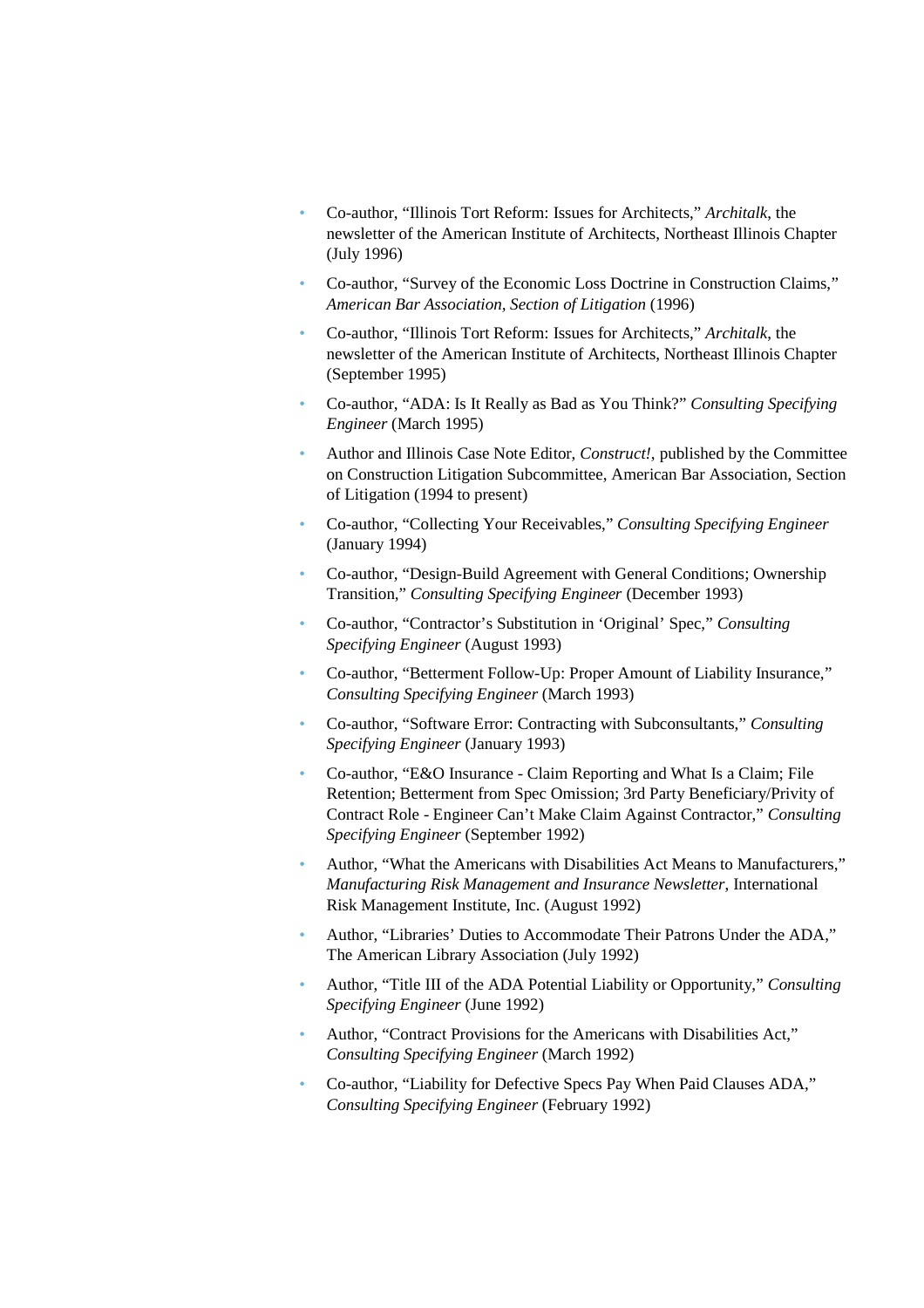- Co-author, "Winning and Preventing Fee Disputes with Strong Contracts," *Consulting Specifying Engineer* (January 1992)
- Columnist, "Ask the Lawyer," *Consulting Specifying Engineer*, column published quarterly (1992 to 1997)
- Speaker and co-author of course manual, "Practical Illinois Construction Law," published and presented semi-annually by Federal Publications Inc., Chicago, Illinois (1989 to 2000)

#### **PRESENTATIONS AND SEMINARS**

- Co-presenter "Mediation of Construction Disputes: Controlling Your Own Destiny," AAAU Webinar (October 2011)
- Organizer and Panel Moderator, "Managing the Challenges of Scarcity: The Critical Path for Global Construction," American College of Construction Lawyers and Princeton University Joint Symposium, Princeton University (November 5-6, 2009)
- Organizer and speaker, "Mothballing A Construction Project: What Happens To Contracts, Financing and Improvements?" presented at DLA Piper, Chicago, Illinois (August 5, 2009)
- Speaker "Lessons Learned from Construction Mediation" (May 14, 2009)
- Co-presenter, "Pros and Cons of Cost-Plus vs. Fixed Price Contracts and the Impact of the Current Economy on Construction Projects," Lorman Seminars (March 20, 2009)
- Co-presenter "Controlling Your Own Destiny with Mediation," 2008 AAA Construction Conference, ADR Works (November 2008)
- Speaker, "Key Risk Factors in Construction Contracting," Mid-Atlantic Construction Seminar, Lorman Education Services, Baltimore, Maryland (May 2006)
- Speaker, "New AIA Design-Build Documents: An Owner's Perspective," Lorman Education Services, Hoffman Estates, Illinois (November 2005)
- Speaker, "Fundamentals of Construction Law," American Bar Association Forum on the Construction Industry, Chicago Illinois (November 2002)
- Program liaison, "Defective Work, Effective Litigation: Claims, Coverage and Trends," Forum on the Construction Industry, Minneapolis, Minnesota (October 2002)
- Program co-chair and speaker, "Covering the Design Waterfront: Insurance Projects with Fragmented Design Responsibility," ABA Forum on the Construction Industry/TIPS Joint Meeting (January 2000)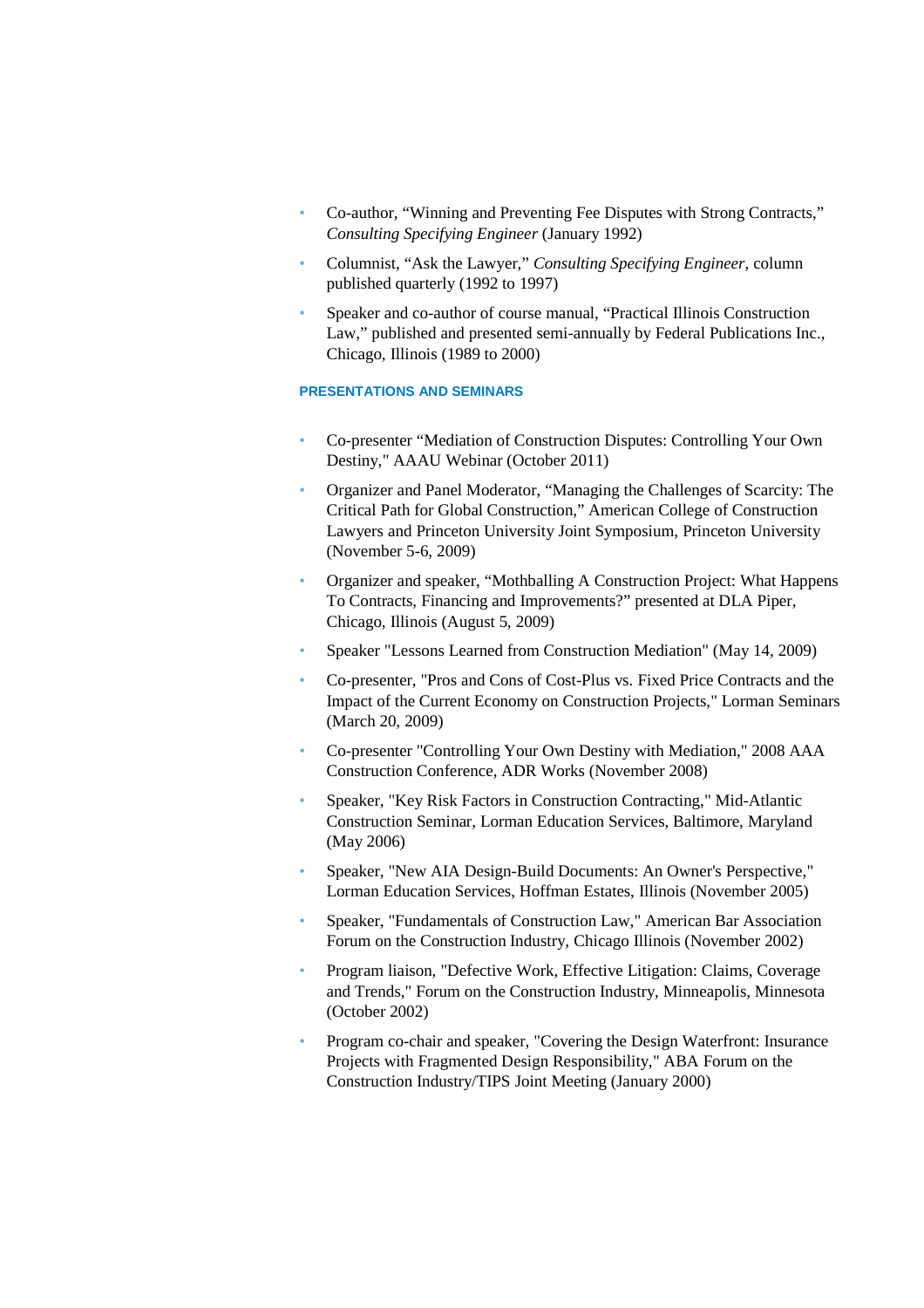- Speaker, "ADA Title III, The Buck Stops Here," International Conference of Shopping Centers Annual Meeting, Scottsdale, Arizona (October 1999)
- Speaker, "Healthy Construction Projects: Achieving Goals of Time, Quality, and Budget," ASHE 36th Annual Conference & Technical Exhibition, Philadelphia, Pennsylvania (June 1999)
- Presenter, "A Simulated Arbitration," 1999 ASHRAE Winter Meeting, Chicago, Illinois (January 1999)
- Speaker, "Alternative Dispute Resolution Provisions in Construction Contracts," Construction, Contracts, Bidding and Liability Class, Oakton Community College, Skokie, Illinois (November 1998)
- Speaker, "ADA Update," a presentation to architects and planners, Chicago, Illinois (July 1998)
- Speaker, "ADA Update," a presentation to Sears, Roebuck and Co., Los Angeles, California (June 1998)
- Speaker, "Construction Contracts Update," a presentation to Sears, Roebuck and Co., Las Vegas, Nevada (May 1998)
- Co-chair and speaker, "AIA Contract Documents: Generation Next," a joint presentation by the ABA Forum on the Construction Industry and The American Institute of Architects, Atlanta, Georgia (October 1997) and San Diego, California (November 1997)
- Speaker, "Construction in the 21st Century," a presentation to Sears, Roebuck and Co., Hoffman Estates, Illinois (October 1997 and November 1997)
- Speaker, "Design Professional's Responsibilities on a Construction Project," ABA Forum on the Construction Industry, 1997 Annual Meeting, New Orleans, Louisiana (April 1997)
- Speaker, "Surviving Construction Projects With a Smile," a presentation to Newell Co., Houston, Texas (March 1997)
- Speaker, "Disputes Between Contractor and Owner," Everyday Risk Management, a presentation to Perkins & Will, Chicago, Illinois (March 1997)
- Speaker and co-author, "Americans with Disabilities Act of 1990: How Shopping Centers Can Avoid Claims and Accommodate Shoppers with Disabilities," International Council of Shopping Centers, Orlando, Florida (October 1996)
- Speaker, "Strategizing for Success: To Bundle or Not to Bundle, That Is the Question," 1996 Annual Meeting of the ABA Forum on the Construction Industry, Dallas, Texas (May 1996)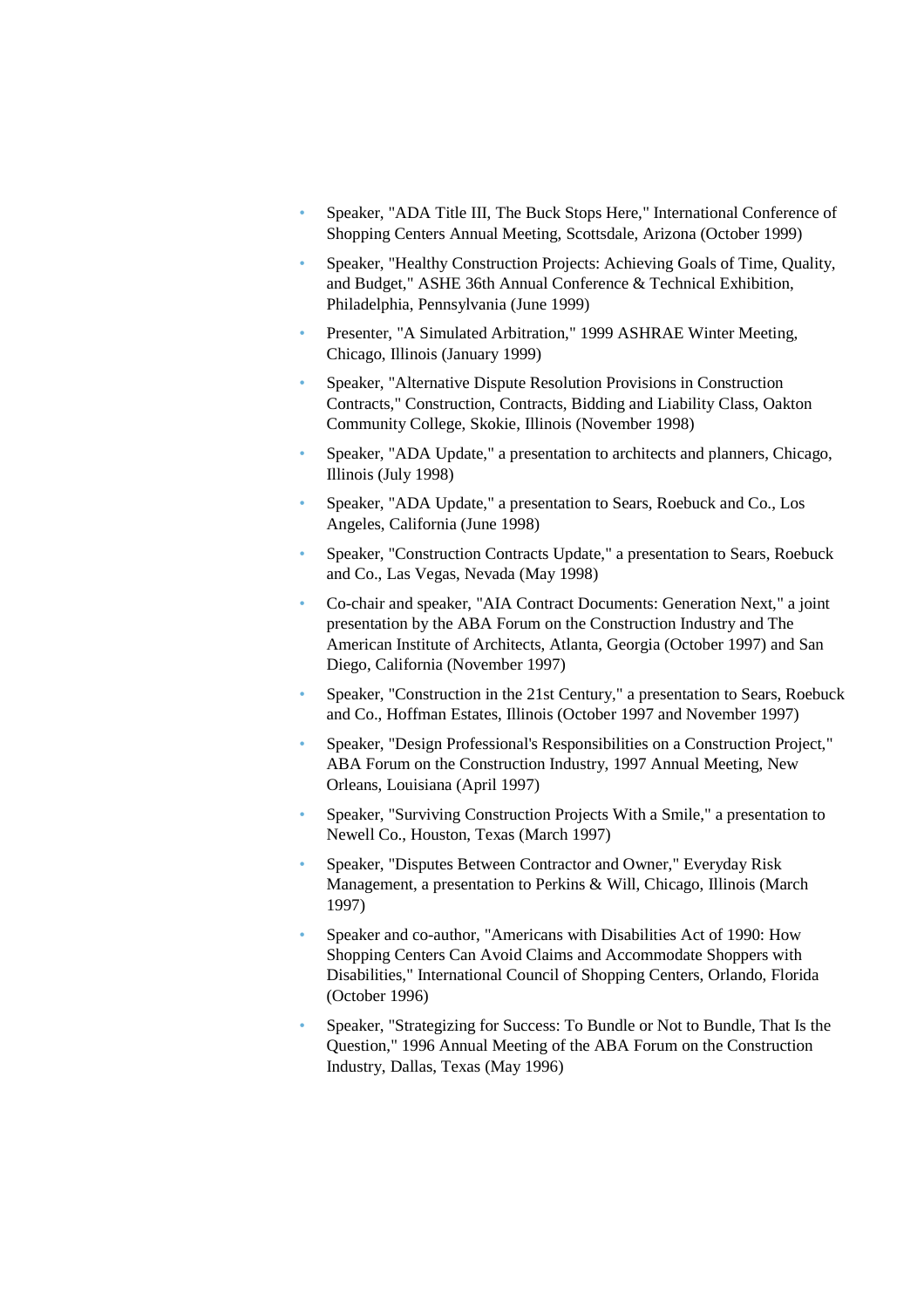- Speaker, "Disputes Between Contractor and Owner," Everyday Risk Management, a presentation for Perkins & Will, Chicago, Illinois (March 1996)
- Speaker, "Proposed Changes to the 1987 AIA A201 General Conditions for the Contract for Construction," a presentation to the Chicago Bar Association, Real Property Section, Chicago, Illinois (January 1996)
- Speaker, "Shop Drawings," Proposed Changes to the 1987 AIA A201 General Conditions for the Contract for Construction, a presentation to invited guests of the construction community, Chicago, Illinois (January 1996)
- Speaker, "Alternative Dispute Resolution," Construction Specification Institute, Northern Illinois Chapter, Itasca, Illinois (November 1995)
- Speaker, "Contract Provisions and Negotiation Strategies," Maximizing Profits and Minimizing Risks, a presentation for Hansen Lind Meyer, Inc., Chicago, Illinois (June 1995)
- Speaker, "Enhancing Profits By Minimizing Risks," American Institute of Architects, Northeast Illinois Chapter Mini-Seminar, Lombard, Illinois (June 1995)
- Speaker, "Workletter Construction Issues," Construction Issues for Brokers, a presentation for The John Buck Company, Chicago, Illinois (February 1995)
- Speaker, "Alternative Dispute Resolutions," National US Arab Chamber of Commerce, Chicago, Illinois (October 1994)
- Speaker and author, "Alternative Dispute Resolution: Extent of Usage and Recommendation for Increased Acceptance," Edison Electric Institute, New Orleans, Louisiana (October 1994)
- Speaker, "Americans with Disabilities Act of 1990: Title I Employment; Title II State and Local Governments; and Title III Public Accommodations and Commercial Facilities," Illinois CPA Society 1994 Non-Profit Organizations Conference, Chicago, Illinois (September 1994)
- Speaker, "Americans with Disabilities Act of 1990: Title II State and Local Governments; Title III Public Accommodations and Commercial Facilities," Environ, Inc., Chicago, Illinois (May 1994)
- Speaker, "Illinois Tort Liability for Engineers and Construction Owners," Western Society of Engineers, Chicago, Illinois (April 1994)
- Speaker, "Americans With Disabilities Act of 1990: Title II State and Local Governments; Title III Public Accommodations and Commercial Facilities," Illinois Association of Plumbing and Cooling Contractors 1994 Convention, Chicago, Illinois (March 1994)